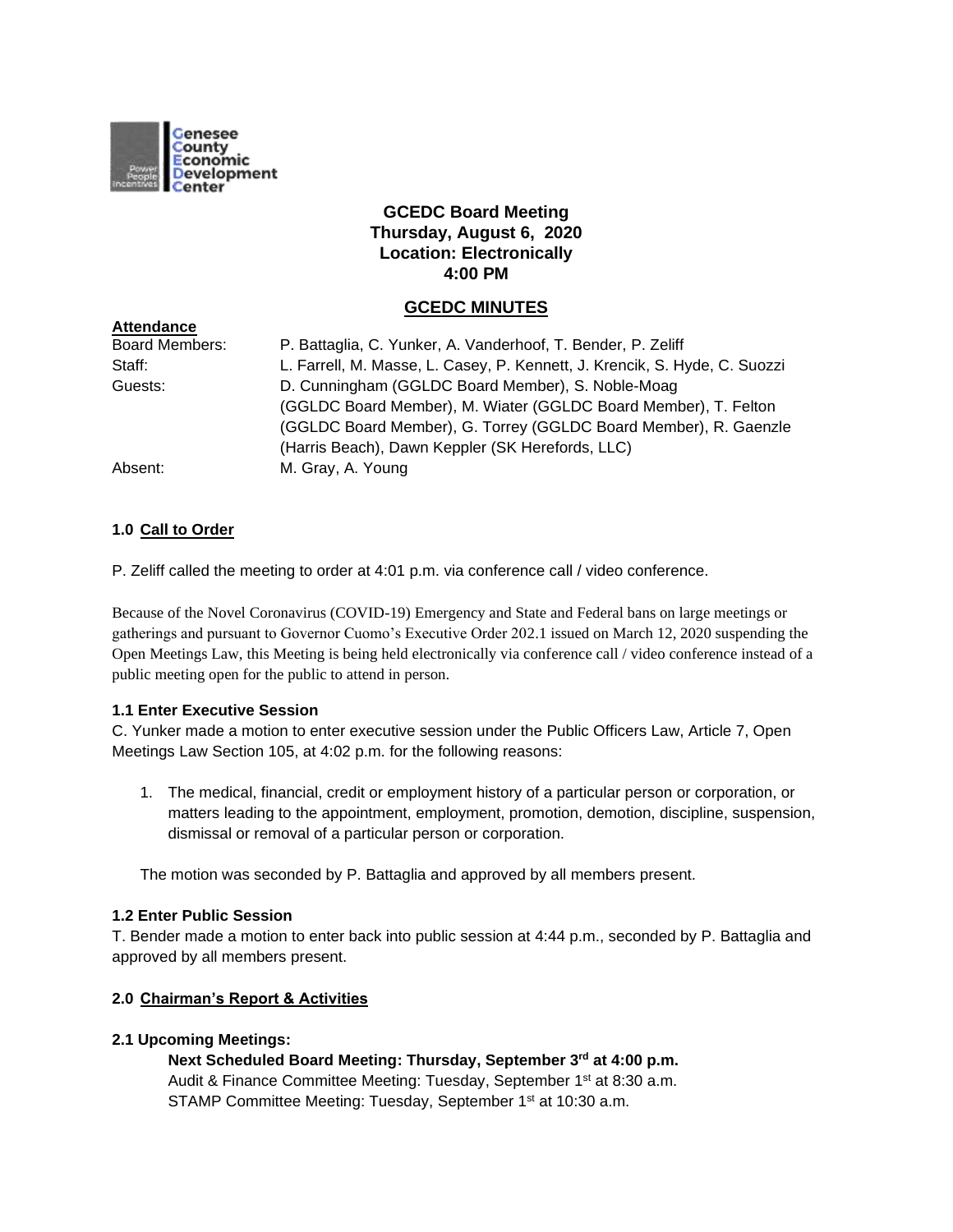**2.2 Agenda Additions / Deletions / Other Business-**

**T. Bender made a motion to add Agenda item 6.2: Dedication of 4,000 Linear Feet of Water Transmission Main; the motion was seconded by P. Battaglia. Roll call resulted as follows:**

| P. Battaglia - Yes |      | C. Yunker - | Yes    |
|--------------------|------|-------------|--------|
| T. Bender -        | Yes. | P. Zeliff - | Yes    |
| A. Young - Absent  |      | M. Gray -   | Absent |
| A Vanderhoof – Yes |      |             |        |

**The item was approved as presented.**

**2.3 Minutes: July 2, 2020**

**T. Bender made a motion to approve the July 2, 2020 minutes as presented; the motion was seconded by P. Battaglia. Roll call resulted as follows:**

| P. Battaglia - Yes  |        | C. Yunker - | Yes    |
|---------------------|--------|-------------|--------|
| T. Bender -         | Yes    | P. Zeliff - | Yes    |
| A. Young -          | Absent | M. Gray -   | Absent |
| A. Vanderhoof – Yes |        |             |        |

**The item was approved as presented.**

#### **3.0 Report of Management**

**3.1 YSG Community Solar LLC / Batavia Solar LLC – Initial Resolution –** The company is planning a community solar farm project in the Town of Batavia. The project is a 1.65 (AC) MW solar generation system that will be interconnected with National Grid. While acknowledging this project does not advance the job creation opportunity aspect of our IDA statutory powers, it does offer several other benefits that align with GCEDC statutory powers including advancing the health, general prosperity and economic welfare of the people of the state of New York (Genesee County). A public hearing will be held as benefits are estimated to be over \$100,000

Resolution No. 08/2020 - 01

RESOLUTION OF THE GENESEE COUNTY INDUSTRIAL DEVELOPMENT AGENCY D/B/A GENESEE COUNTY ECONOMIC DEVELOPMENT CENTER (THE "AGENCY") (i) ACCEPTING AN APPLICATION WITH RESPECT TO A CERTAIN PROJECT FOR THE BENEFIT OF BATAVIA SOLAR, LLC (ii) AUTHORIZING A PUBLIC HEARING WITH RESPECT TO THE PROJECT, AND (iii) DESCRIBING THE FORMS OF FINANCIAL ASSISTANCE BEING CONTEMPLATED BY THE AGENCY WITH RESPECT TO THE PROJECT.

**P. Battaglia made a motion to accept initial resolution #08/2020-01, authorizing the scheduling of a public hearing; the motion was seconded by T. Bender. Roll call resulted as follows:**

P. Battaglia - Yes C. Yunker - Yes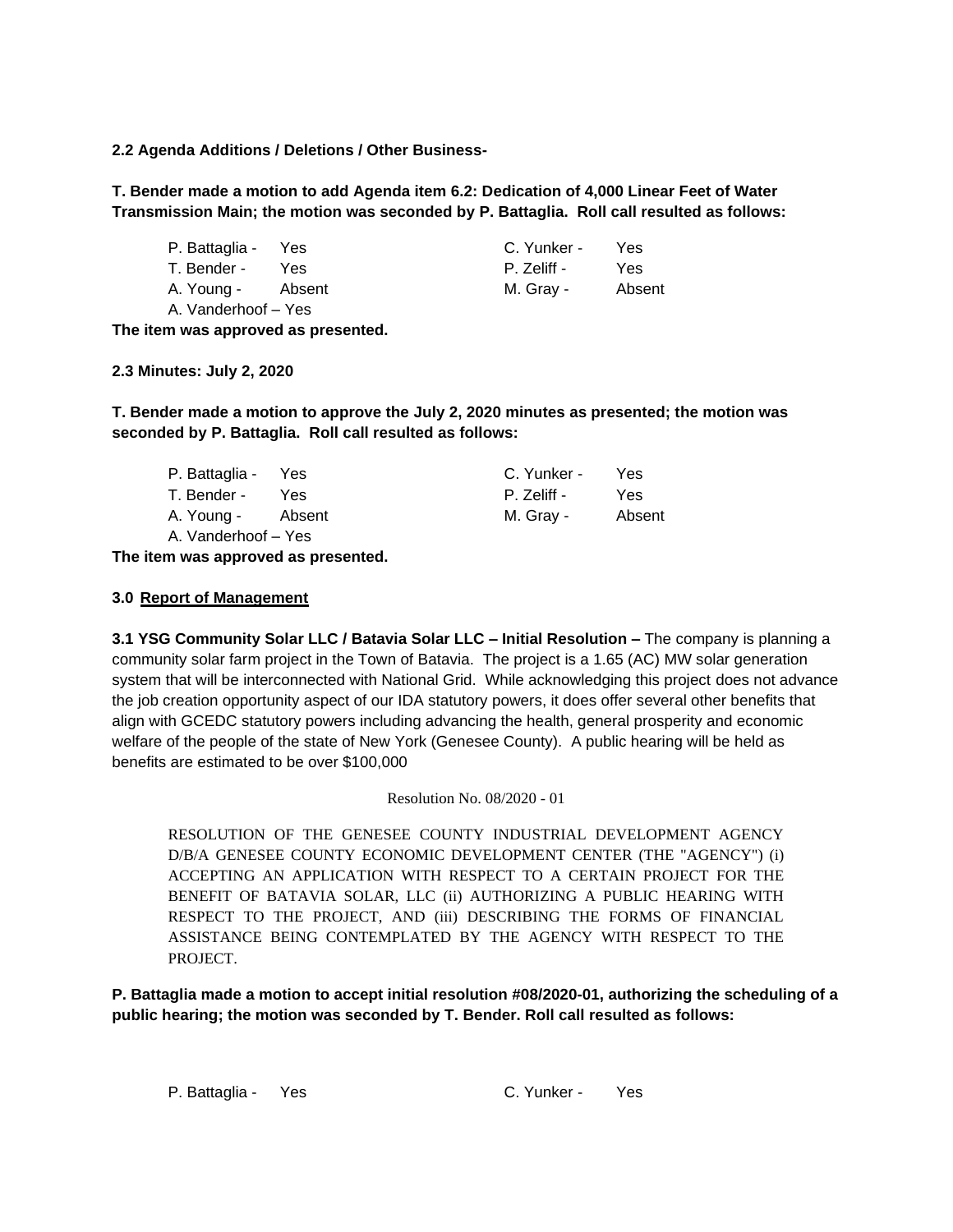| T. Bender -                 | Yes    | P. Zeliff - | Yes    |
|-----------------------------|--------|-------------|--------|
| A. Young -                  | Absent | M. Gray -   | Absent |
| A Medical Control of Albert |        |             |        |

A. Vanderhoof – Yes

**The item was approved as presented.**

#### **4.0 Audit & Finance Committee**

**4.1 June 2020 Financial Statements-** L. Farrell noted the following:

- On the balance sheet, the remaining balance of grant funds from the Town of Pembroke have been used and applied towards the Wastewater Treatment Facility in Corfu. Activity on the EDC side is complete, and some bills are now being paid on the LDC side. The Town of Pembroke has been paying on contracts as well.
- STAMP Restricted Cash decreased due to expenditures approved for GURFS in June.
- On the P & L, there is normal monthly activity.
- Two solar projects closed in June. The Workforce Development / Economic Development Fee of \$25,000 for each project is paid to the LDC upon completion of the project.

This was recommended for approval by the Committee.

## **T. Bender made a motion to approve the June 2020 Financial Statements as presented; the motion was seconded by P. Battaglia. Roll call resulted as follows:**

| P. Battaglia - Yes  |        | C. Yunker - | Yes    |
|---------------------|--------|-------------|--------|
| T. Bender -         | Yes.   | P. Zeliff - | Yes    |
| A. Young -          | Absent | M. Gray -   | Absent |
| A. Vanderhoof – Yes |        |             |        |

## **The item was approved as presented.**

**4.2 2021 Budget Timeline -** L. Farrell stated that the budget does not have to be submitted to the ABO until November 1, but the County requires the GCEDC to submit the 2021 budget by September 4. L. Farrell reviewed the budget worksheets and first draft of the budget in detail with the Committee earlier this week. The Audit and Finace Committee will do a final review of the budget at its next meeting.

**4.3 John Jakubowski Contract –** John Jakubowski has provided a consulting agreement for the period of August 15, 2020 through August 14, 2021 to perform the following:

- 1. Perform consulting services to assist in the development and implementation of workforce development programs and training initiatives relative to the goals of the Company and its affiliates.
- 2. Consult with the VP of Business Development of the GCEDC and staff relative to the application, development and deployment of its workforce programs.
- 3. Consult with educational institutions who may serve as partners in the development, implementation and delivery of training programs. Specifically, interface with Genesee Community College and its BEST Center, other institutions of higher learning, the Genesee Valley Educational Partnership and local secondary schools as appropriate.
- 4. Provide consulting services as requested by the GCEDC.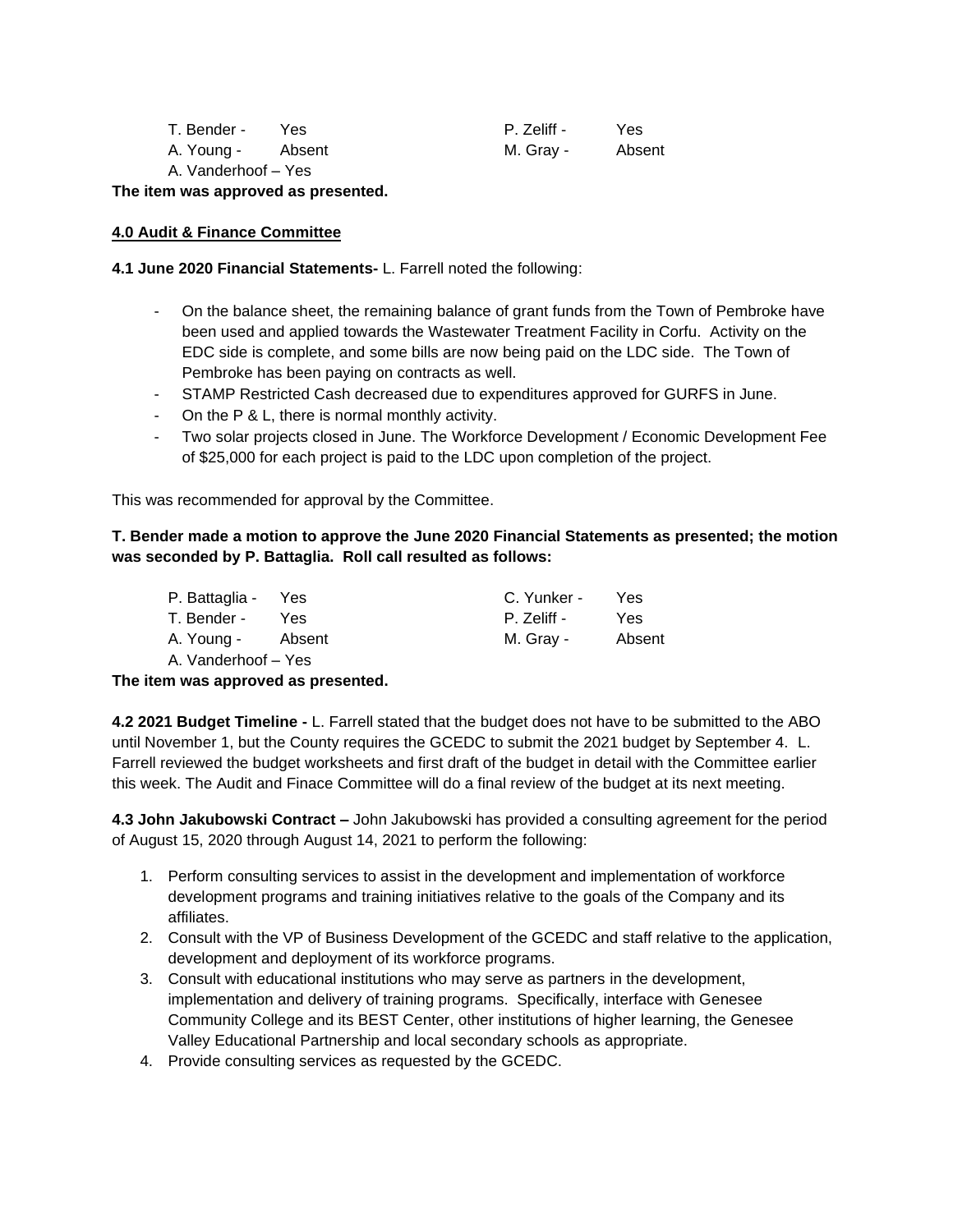This contract is not to exceed \$29,800 between the GGLDC and GCEDC and was included in the GGLDC budget to be paid by Strategic Investment funds.

This was recommended for approval by the Committee.

## **P. Battaglia made a motion to approve the John Jakubowski Contract, contingent upon LDC approval; the motion was seconded by C. Yunker. Roll call resulted as follows:**

| P. Battaglia - Yes  |      | C. Yunker - | Yes    |
|---------------------|------|-------------|--------|
| T. Bender -         | Yes. | P. Zeliff - | Yes    |
| A. Young - Absent   |      | M. Gray -   | Absent |
| A. Vanderhoof – Yes |      |             |        |

**The item was approved as presented.**

**4.4 CPL Conceptual Planning & Marketing Services –** In preparation for the next phase of marketing the WNY STAMP site and the STAMP North and STAMP South campuses to companies, the GCEDC has requested a proposal for conceptual planning and marketing services from Clark Patterson Lee.

This project would commence in August 2020 and provide the GCEDC's sales and marketing effort with enhanced content and materials. As proposed, the project will produce two-dimensional conceptual sites plans for three shovel ready parcels at STAMP that would support more than 1 million square feet of facilities and utilize infrastructure that is currently at STAMP, or under construction in 2020 and 2021. The project will also produce three-dimensional content, including fly-through video utilizing drone aerial flight recordings and building renderings.

This project is intended to enhance STAMP's sales and marketing position as the GCEDC staff prepares delivery of site readiness, site infrastructure, project financing structures, and site marketing for a launch to market at the shovel-ready 400-acre STAMP South campus and 850-acre STAMP North campus.

Based on the project proposal, the estimated cost of all phases would be covered by the GCEDC's 2020 budget. The GCEDC has requested a matching grant from National Grid to cover half the proposed cost of this project, although this contract will not be contingent upon grant approval.

This was recommended for approval by the Committee.

## **P. Zeliff made a motion to approve the CPL Conceptual Planning & Marketing Services Proposal; the motion was seconded by C. Yunker. Roll call resulted as follows:**

| P. Battaglia - Yes  |      | C. Yunker - | Yes    |
|---------------------|------|-------------|--------|
| T. Bender -         | Yes. | P. Zeliff - | Yes.   |
| A. Young - Absent   |      | M. Gray -   | Absent |
| A. Vanderhoof - Yes |      |             |        |

**The item was approved as presented.**

## **5.0 Governance & Nominating Committee – C. Yunker**

**5.1 Nothing at this time.**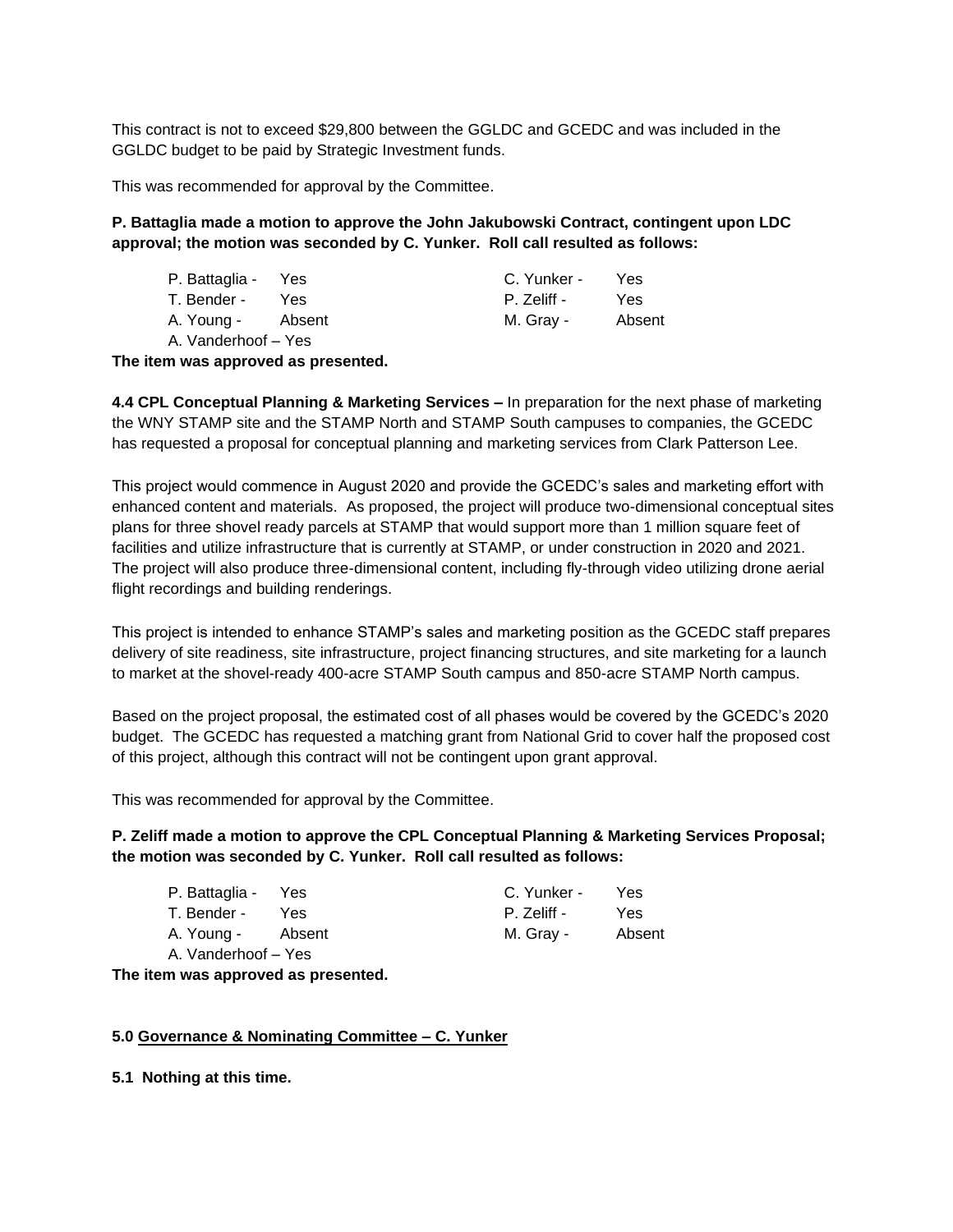#### **6.0 STAMP Committee – P. Zeliff**

**6.1 Lead Agency SEQR Update** – At the STAMP Committee meeting held on June 30, 2020, A. Walters provided an overview of the SEQR update. Today the Committee is recommending for approval a resolution for the SEQR update that covers project changes to STAMP since the last SEQR update, which was completed in 2016. As the STAMP project evolves and changes occur, the GCEDC is required to evaluate whether or not there are adverse environmental impacts that have not been previously evaluated in the STAMP environmental record, which includes generic environmental impact statements, the 2012 findings statement, the 2016 update and finding statement and smart growth impact statement. This most recent SEQR update includes a review of the force main to Medina, the onsite wastewater treatment plant, the water line extension to Niagara County and the development of the substation parcel. After careful review, A. Walters advised that all potential adverse environmental impacts have been evaluated in previous reviews. The GCEDC is in a position, based on the environmental record, to adopt a resolution with detailed findings. The resolution was included with Committee and Board materials.

This was recommended for approval by the Committee.

Resolution No. 08/2020 – 02

RESOLUTION OF THE GENESEE COUNTY INDUSTRIAL DEVELOPEMNT AGENCY D/B/A GENESEE COUNTY ECONOMIC DEVELOPMENT CENTER PURSUANT TO THE STATE ENVIRONMENTAL QUALITY REVIEW ACT CONCERNING THE PROPOSED IMPROVEMENTS TO WESTERN NEW YORK SCIENCE & TECHNOLOGY ADVANCED MANUFACTURING PARK

**P. Zeliff made a motion to approve Resolution #08/2020-02 as presented; the motion was seconded by C. Yunker. Roll call resulted as follows:**

| P. Battaglia - Yes  |      | C. Yunker - | Yes    |
|---------------------|------|-------------|--------|
| T. Bender -         | Yes. | P. Zeliff - | Yes    |
| A. Young - Absent   |      | M. Gray -   | Absent |
| A. Vanderhoof – Yes |      |             |        |

**The item was approved as presented.**

**6.2 Dedication of 4,000 Linear Feet of Water Transmission Main –** Morsch Pipeline completed 4,000 linear feet of water transmission main coming from Pembroke north on Route 77. The Western New York Federal Veterans Cemetery wants to hook up to that line. The Monroe County Water Authority, who serves as the O & M provider on behalf of the Town of Pembroke, has requested that the GCEDC dedicate the line over to the Town of Pembroke so that water services can be provided to the cemetery.

This was recommended for approval by the Committee.

**C. Yunker made a motion to approve the dedication of 4,000 linear feet of the Pembroke Line to the Town of Pembroke so that water services can be provided to the Western New York Federal Veterans Cemetery; the motion was seconded by A. Vanderhoof. Roll call resulted as follows:**